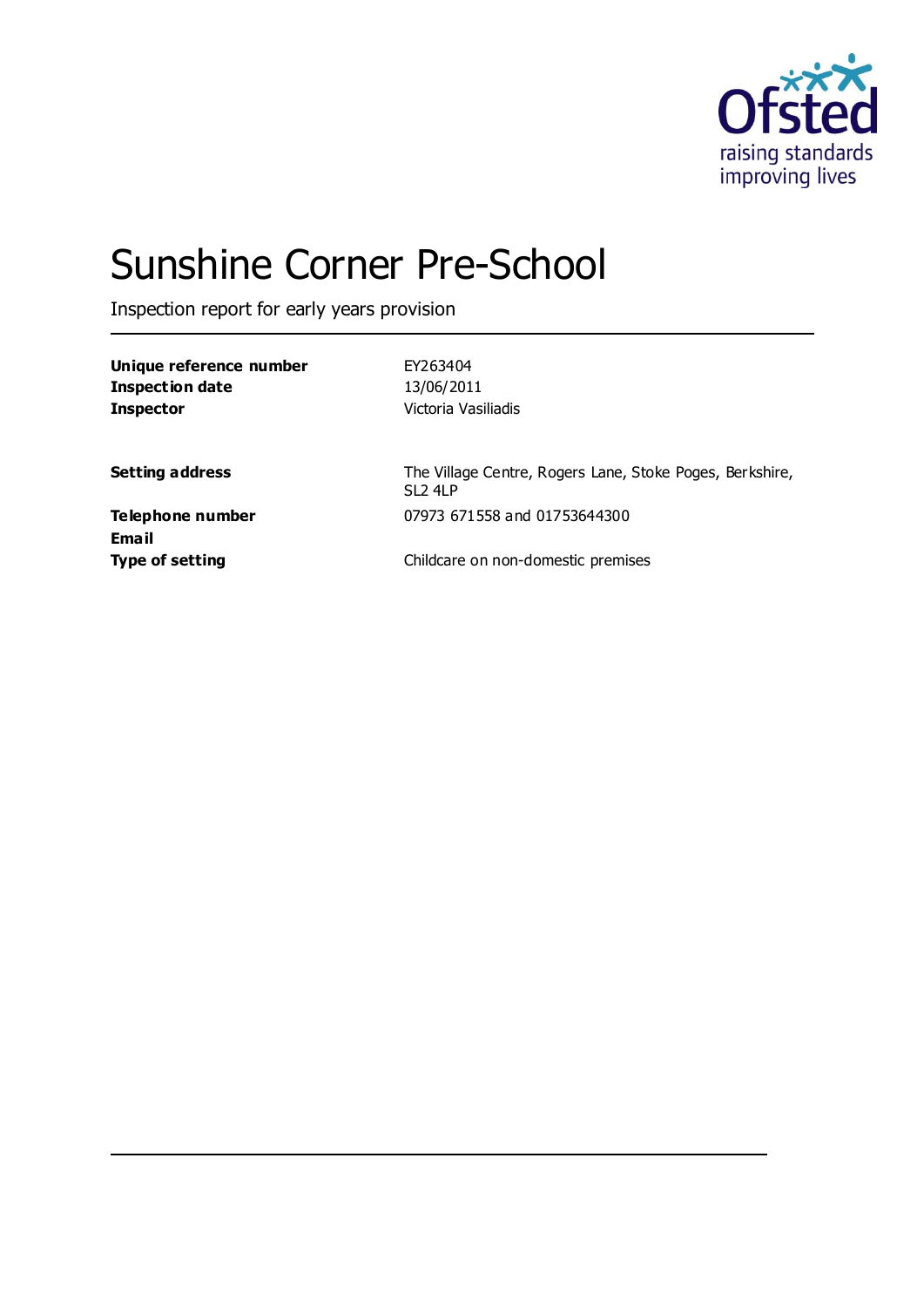The Office for Standards in Education, Children's Services and Skills (Ofsted) regulates and inspects to achieve excellence in the care of children and young people, and in education and skills for learners of all ages. It regulates and inspects childcare and children's social care, and inspects the Children and Family Court Advisory Support Service (Cafcass), schools, colleges, initial teacher training, work-based learning and skills training, adult and community learning, and education and training in prisons and other secure establishments. It assesses council children's services, and inspects services for looked after children, safeguarding and child protection.

If you would like a copy of this document in a different format, such as large print or Braille, please telephone 0300 123 1231, or email enquiries@ofsted.gov.uk.

You may copy all or parts of this document for non-commercial educational purposes, as long as you give details of the source and date of publication and do not alter the information in any way.

T: 0300 123 1231 Textphone: 0161 618 8524 E: enquiries@ofsted.gov.uk W: [www.ofsted.gov.uk](http://www.ofsted.gov.uk/)

© Crown copyright 2011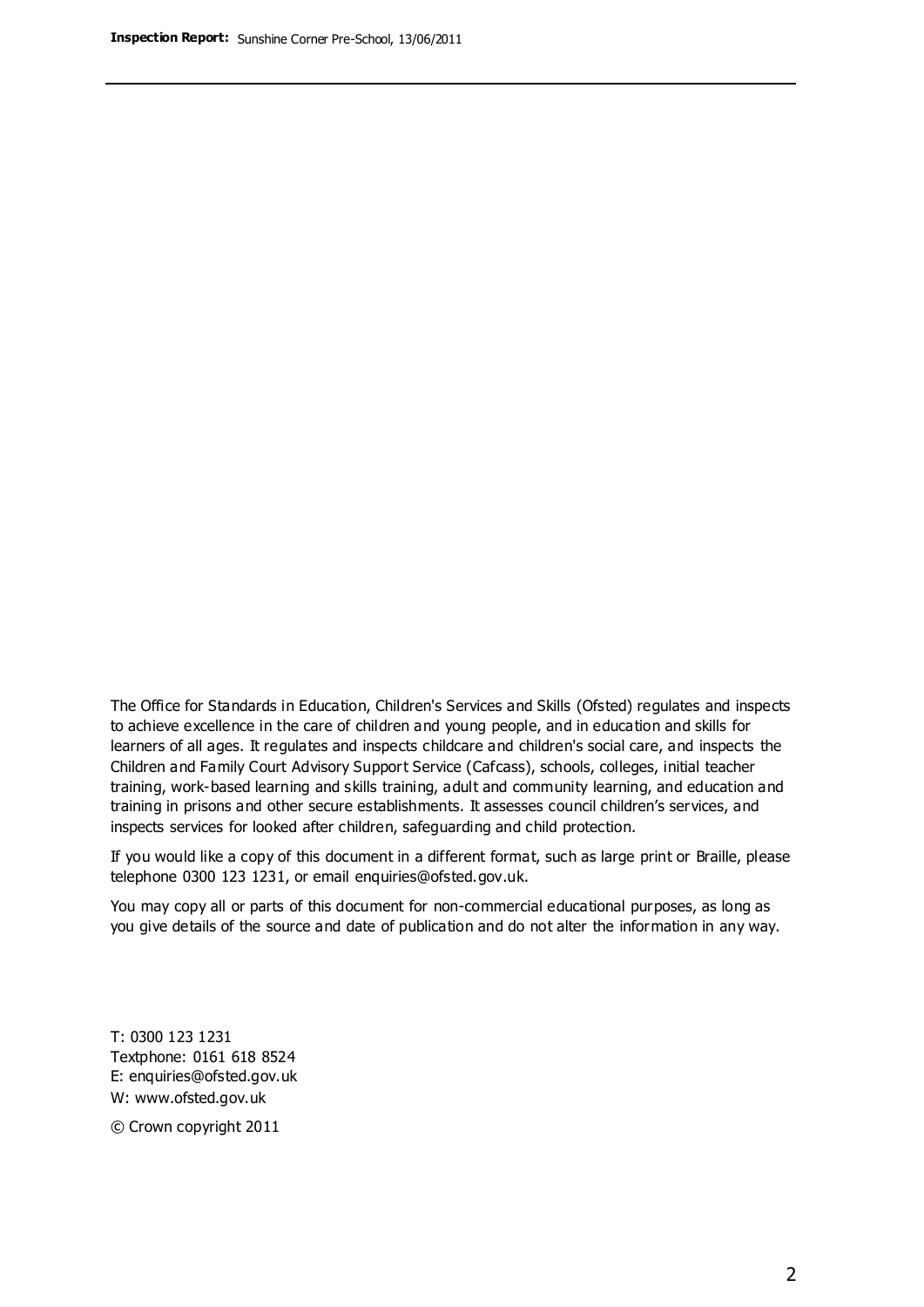# **Introduction**

This inspection was carried out by Ofsted under Sections 49 and 50 of the Childcare Act 2006 on the quality and standards of the registered early years provision. 'Early years provision' refers to provision regulated by Ofsted for children from birth to 31 August following their fifth birthday (the early years age group). The registered person must ensure that this provision complies with the statutory framework for children's learning, development and welfare, known as the *Early* Years Foundation Stage.

The provider must provide a copy of this report to all parents with children at the setting where reasonably practicable. The provider must provide a copy of the report to any other person who asks for one, but may charge a fee for this service (The Childcare (Inspection) Regulations 2008 regulations 9 and 10).

The setting also makes provision for children older than the early years age group which is registered on the voluntary and/or compulsory part(s) of the Childcare Register. This report does not include an evaluation of that provision, but a comment about compliance with the requirements of the Childcare Register is included in Annex B.

Please see our website for more information about each childcare provider. We publish inspection reports, conditions of registration and details of complaints we receive where we or the provider take action to meet the requirements of registration.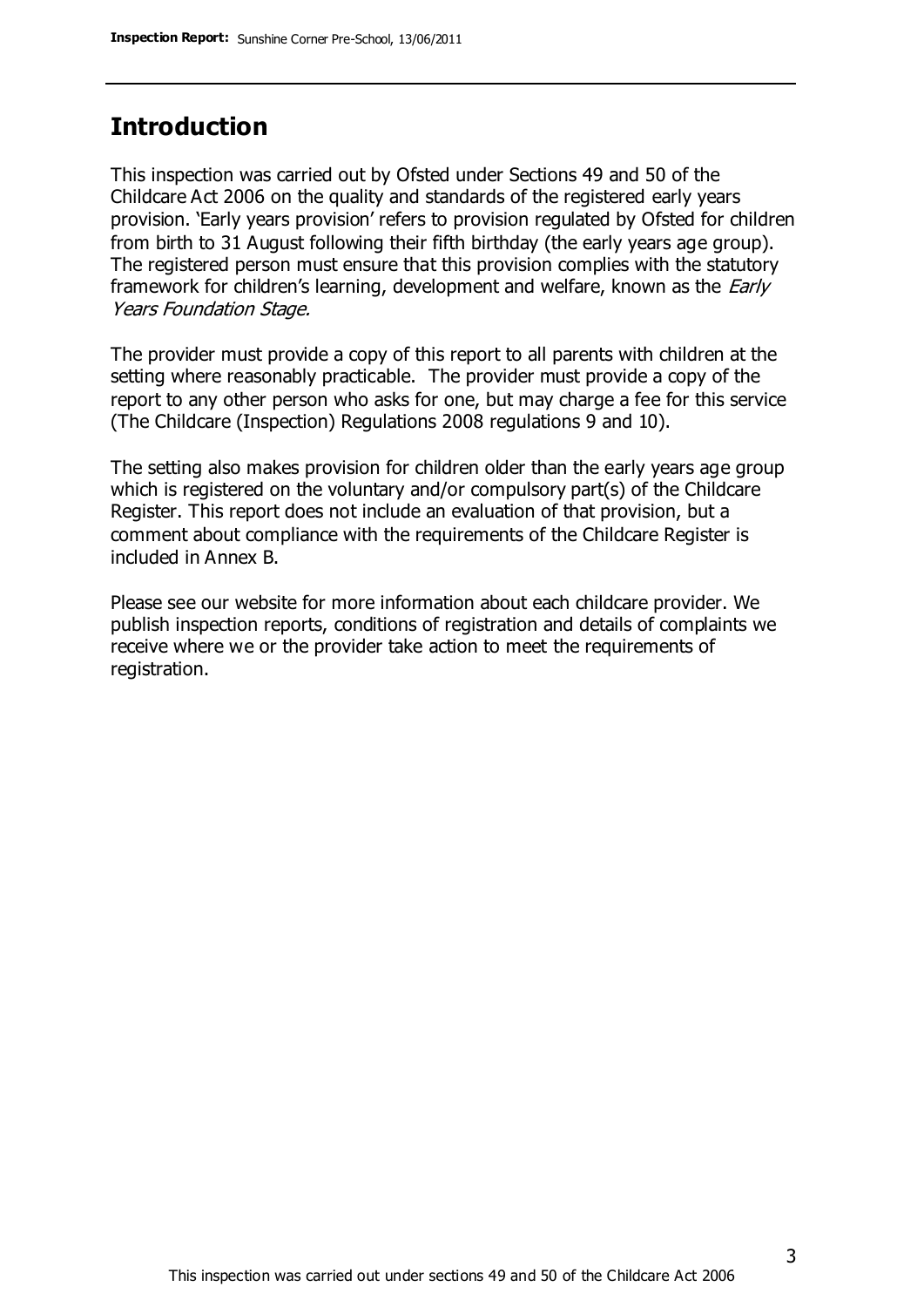## **Description of the setting**

Sunshine Corner Pre-School opened in 1970. It operates from two ground floor rooms in the Village Centre Community Hall in the village of Stoke Poges. A maximum of 26 children may attend the pre-school at any one time. The preschool is open each weekday, term-time only from 9am to 3.30pm and children can attend for a variety of sessions during this time. All children share access to a secure, enclosed outdoor play area.

The setting is registered on the Early Years Register and both the compulsory and voluntary parts of the Childcare Register. They may care for no more than 26 children under 8 years, of these, no more than 26 may be within the early years age range. There are currently 70 children on roll within the early years age range and a number of children receive funding for nursery education. Children come from the village and surrounding area. The pre-school currently supports children with special education needs and children who speak English as an additional language.

There are eight members of staff employed to work directly with the children including the manager. Of these, four hold appropriate early years qualification and two members of staff are currently attending further training.

## **The overall effectiveness of the early years provision**

Overall the quality of the provision is good.

Overall, children are making good progress in their learning and development as staff are knowledgeable and well organised. Effective partnerships with parents/carers and others are in place, which benefit the children. In the main, children's safety is well promoted and the required documentation and policies are in place. Self-evaluation is comprehensive and reflective, which means that the setting continue to identify and improve all aspects of their childcare service to benefit the children. The setting offers a stimulating and welcoming environment that reflects the children's backgrounds and wider community.

## **What steps need to be taken to improve provision further?**

To meet the specific requirements of the EYFS, the registered person must:

27/06/2011

ensure written parental permission is requested, at the time of the child's admission to the provision, to the seeking of any necessary emergency medical advice or treatment in the future (Safeguarding and promoting children's welfare)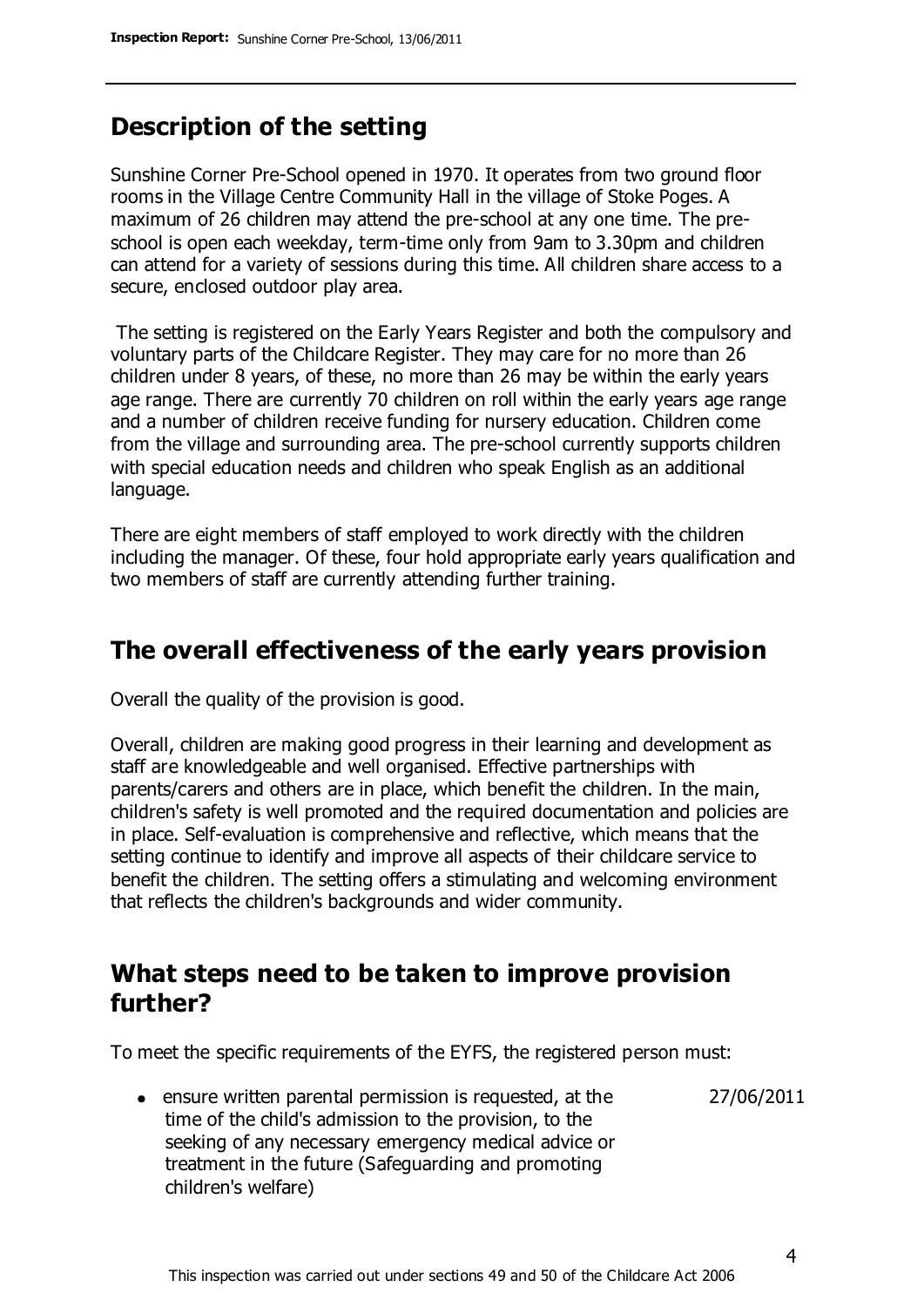To further improve the early years provision the registered person should:

• refine the systems for observing and assessing the children's learning and development.

# **The effectiveness of leadership and management of the early years provision**

Children are cared for in a safe and secure environment, this is due to the fact that staff have a good understanding of safeguarding issues. For example, they are clear of the possible indicators of abuse and the procedures to follow should they have concerns and there is a designated person in place to deal with safeguarding issues. Effective risk assessments are in place for outings and for the premises, and written records are maintained. The staff are well deployed which ensures that the children are safe and well supported. In addition, the setting has in place robust recruitment and vetting procedures. For example, students and new staff are subject to an induction process which includes ensuring that they are aware of the setting's policies and procedures in relation to child protection and safeguarding. Adults who have not been vetted are not permitted to have unsupervised access to the children. Most of the records required for the safe and efficient management of the setting are in place to ensure all children's needs are met. However, written consent has not been obtained from all parents for the seeking of emergency medical treatment. This is a partial breach of a specific legal welfare requirement.

The staff team work well together and there is a common sense of purpose between them, which ensures that all children have the opportunity to learn and to reach their full potential. The manager has implemented successful systems to monitor the effectiveness of the setting, which are continuously reviewed and future targets identified to benefit outcomes for the children. For example, equipment and resources were purchased for the outdoor area. The views of all staff, parents and carers have been sought. For example, regular staff meetings take place to evaluate and reflect on practice issues and parents contribute their views through the committee meetings. The manager recognises the importance of ongoing professional development and the staff are encouraged to attend regular training courses. In addition, they are supported in developing their professional qualifications. As a result, staff develop their skills and knowledge which impacts positively on their ability to improve outcomes for children. The setting has addressed the recommendations from the previous inspection; thereby ensuring children's learning experiences are further supported.

Equality and diversity is well supported within the setting and children are helped to feel included and valued. For example, staff talk to the children in a respectful manner and take time to listen to them. The children are provided with a wide range of good quality equipment, toys and resources which challenges and interests them. They are able to make choices in their play and readily help themselves to toys and equipment that is set out for them. A range of festivals are acknowledged, such as Chinese New Year, Christmas and Eid. Consequently,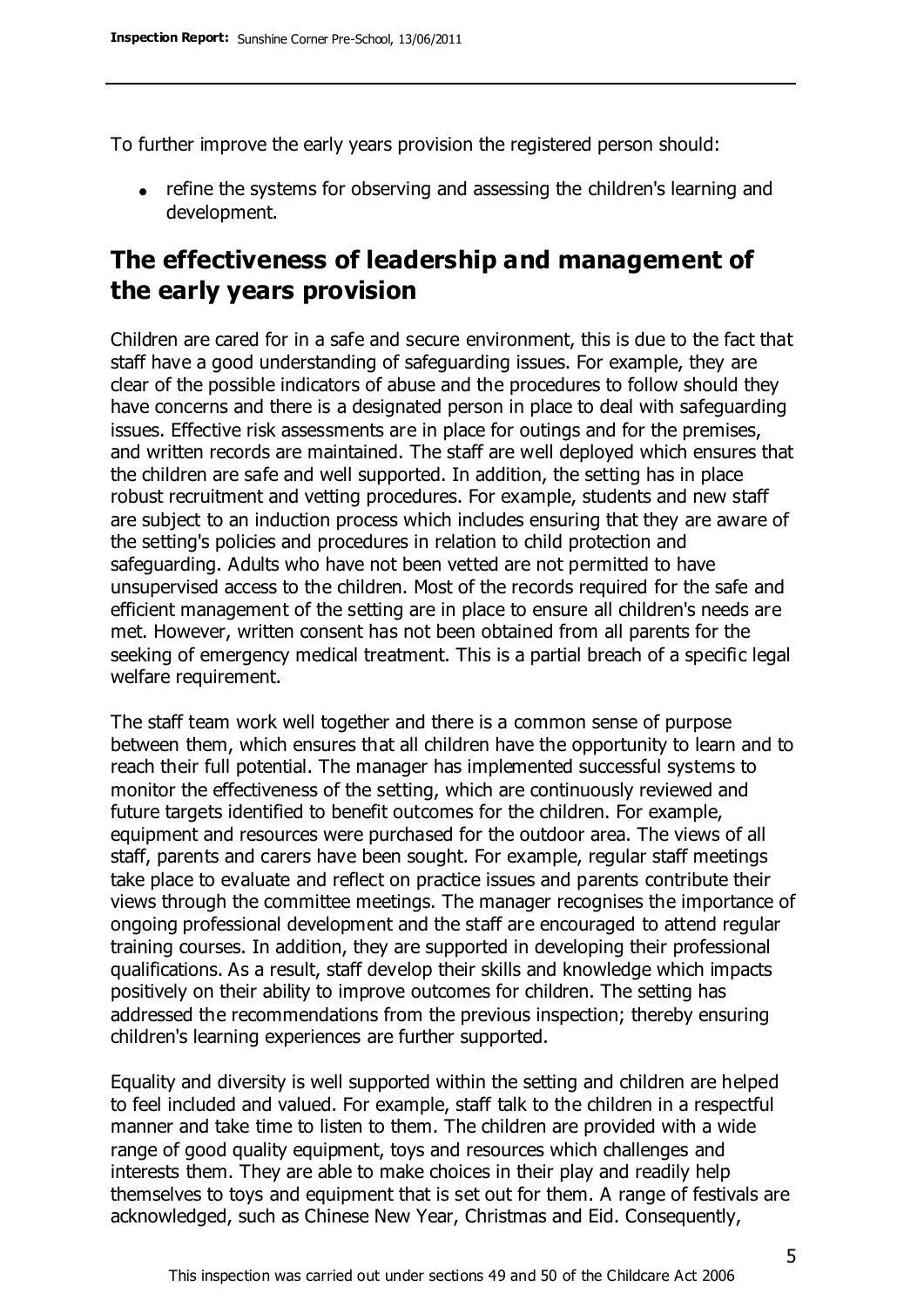children are supported in developing an understanding and respect of the different cultural backgrounds of their peers and people within the wider world.

The setting has well-established partnerships with the local schools in which the children will attend. For example, teachers are invited to the setting to meet the children and to talk to the staff. In addition, transition documents relating to the children's learning and development are forwarded onto the schools that the children will attend. Consequently, children's achievements and well-being is fully promoted as they progress towards the early learning goals. Parents and carers are kept well informed about their children's achievement, well-being and development. For example, regular meetings take place with the parents to discuss the children's development and informative newsletters are issued periodically. Children and parents are actively involved in fundraising events, such as sponsored walks and treasure hunts. This enables the setting to purchase good quality resources to benefit the children's learning experiences. Feedback from parents and carers is positive and all those spoken to state that they are very happy with the setting and that the children are happy and well cared for.

## **The quality and standards of the early years provision and outcomes for children**

The setting offers a stimulating and welcoming environment that reflects the children's backgrounds and wider community. For example, resources and visual images reflect diversity. Children are provided with challenging learning opportunities both in and out of doors, with a balance of adult-led and child-led activities. For example, children spend considerable periods of time constructing models using bricks and they introduce dinosaurs and people into their play which fosters their imaginative skills and development. The staff provide children with activities that are well planned and based upon their knowledge of the children. The systems for observation and assessment continue to develop and evolve but need some refining to further secure children's learning outcomes.

Children's competency in communicating, speaking and listening are developing appropriately. Children are eager to participate in conversations with adults and their peers and are beginning to negotiate and take turns when speaking. For example, children eagerly talk to adults about their play and their previous visits to the hairdressers. Children enjoy having stories read to them in groups or individually and are beginning to understand that print carries meaning. Children are provided with a selection of resources that enable them to practise their early mark making skills, such as pencils, crayons and a selection of painting tools. Staff encourage the children, clarify ideas and ask open-ended questions. This supports and extends the children's thinking and helps them to make connections in their learning. Children's problem solving and numeracy skills are supported by staff who encourage them to construct models using the different sized bricks and to explore shape and size. In addition, the children learn to count through everyday activities, such as counting the number of children present. The children use magnifying glasses to explore their environment and conversations take place with them about insects and minibeasts. In addition, the children are developing an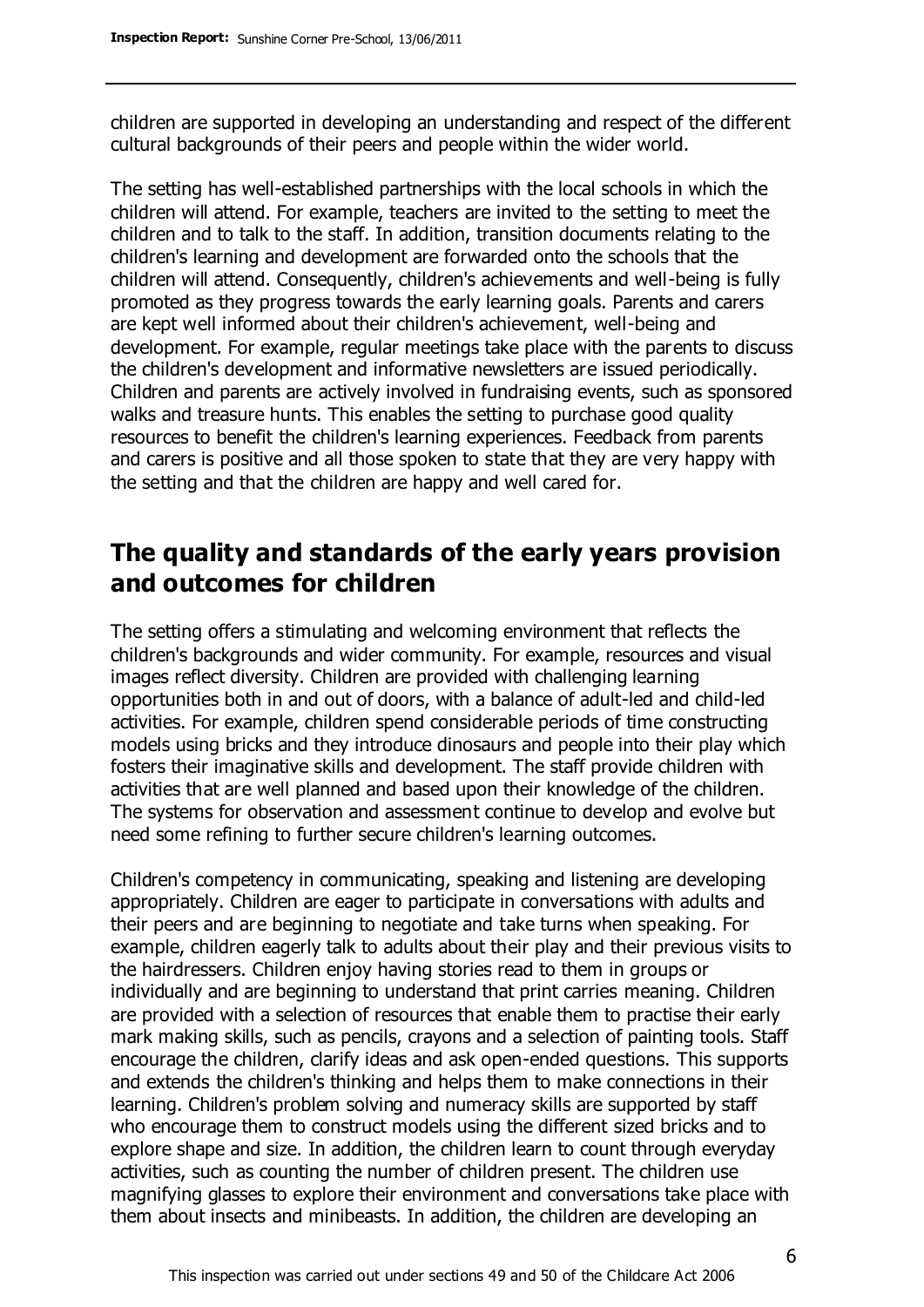interest in technology as they have access to programmable toys and enjoy walking and talking while using mobile phones.

Children are learning to play and work alongside their peers and are beginning to understand the need to cooperate and resolve situations by themselves. For example, one child accidentally hit another child and immediately apologised, the situation was resolved and they continued playing together. Children's behaviour is managed in a calm and sensitive manner by staff who act as positive role models for the children. Staff set clear and consistent limits and as a result the children behave well. The children are given lots of praise and encouragement for their efforts and achievements which promotes their self-esteem and confidence. The children are provided with opportunities to express their views and opinions as staff listen attentively to the children.

The children are cared for in a safe and secure environment and are learning the importance of how to keep safe. For example, children know what to do in the event of a fire because they routinely practise the evacuation procedures. In addition, when visitors come to the setting the children are asked to inform the visitors about what they should do if there is a fire and where the fire exit doors are. Children are provided with a suitable selection of physically challenging activities and resources which promote their health. For example, they enjoy taking part in walking and running races and pushing along their prams and dolls. Children are reminded to drink plenty of water which they can freely access, as small jugs are at their physical level. The setting ensures that children are provided with healthy snacks. For example, children bring in a piece of fruit from home each day, which is then shared with the other children. The staff are aware of any dietary requirements or allergies that children may have and ensure they take account of these. Subsequently, children's health is suitably supported.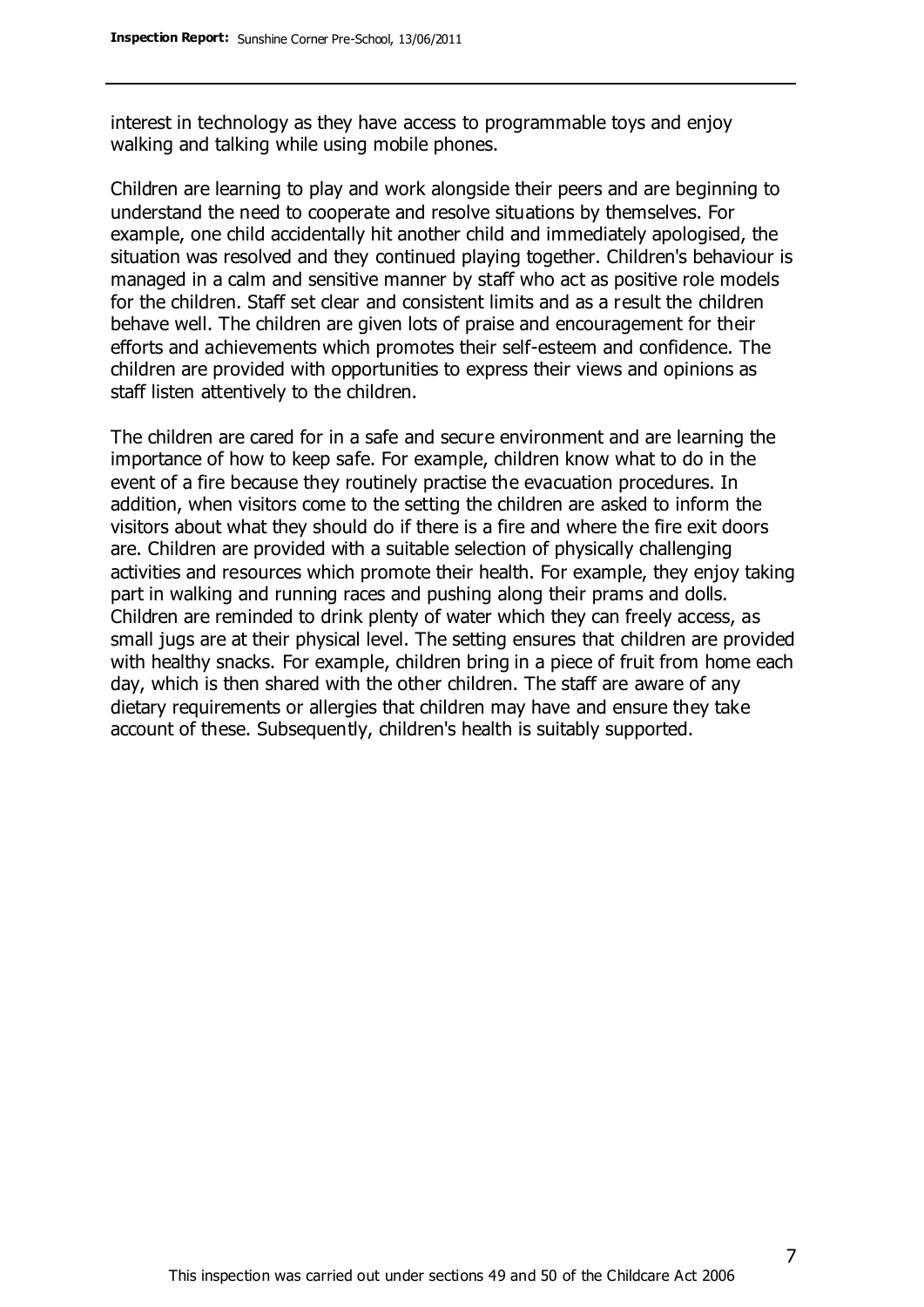# **Annex A: record of inspection judgements**

#### **The key inspection judgements and what they mean**

Grade 1 is Outstanding: this aspect of the provision is of exceptionally high quality Grade 2 is Good: this aspect of the provision is strong Grade 3 is Satisfactory: this aspect of the provision is sound Grade 4 is Inadequate: this aspect of the provision is not good enough

#### **The overall effectiveness of the early years provision**

| How well does the setting meet the needs of the<br>children in the Early Years Foundation Stage? |  |
|--------------------------------------------------------------------------------------------------|--|
| The capacity of the provision to maintain continuous                                             |  |
| improvement                                                                                      |  |

#### **The effectiveness of leadership and management of the early years provision**

| The effectiveness of leadership and management of the             |  |
|-------------------------------------------------------------------|--|
| <b>Early Years Foundation Stage</b>                               |  |
| The effectiveness of leadership and management in embedding       |  |
| ambition and driving improvement                                  |  |
| The effectiveness with which the setting deploys resources        |  |
| The effectiveness with which the setting promotes equality and    |  |
| diversity                                                         |  |
| The effectiveness of safeguarding                                 |  |
| The effectiveness of the setting's self-evaluation, including the |  |
| steps taken to promote improvement                                |  |
| The effectiveness of partnerships                                 |  |
| The effectiveness of the setting's engagement with parents and    |  |
| carers                                                            |  |

## **The quality of the provision in the Early Years Foundation Stage**

The quality of the provision in the Early Years Foundation Stage  $\vert$  2

## **Outcomes for children in the Early Years Foundation Stage**

| <b>Outcomes for children in the Early Years Foundation</b>    |  |
|---------------------------------------------------------------|--|
| <b>Stage</b>                                                  |  |
| The extent to which children achieve and enjoy their learning |  |
| The extent to which children feel safe                        |  |
| The extent to which children adopt healthy lifestyles         |  |
| The extent to which children make a positive contribution     |  |
| The extent to which children develop skills for the future    |  |

Any complaints about the inspection or report should be made following the procedures set out in the guidance available from Ofsted's website: www.ofsted.gov.uk